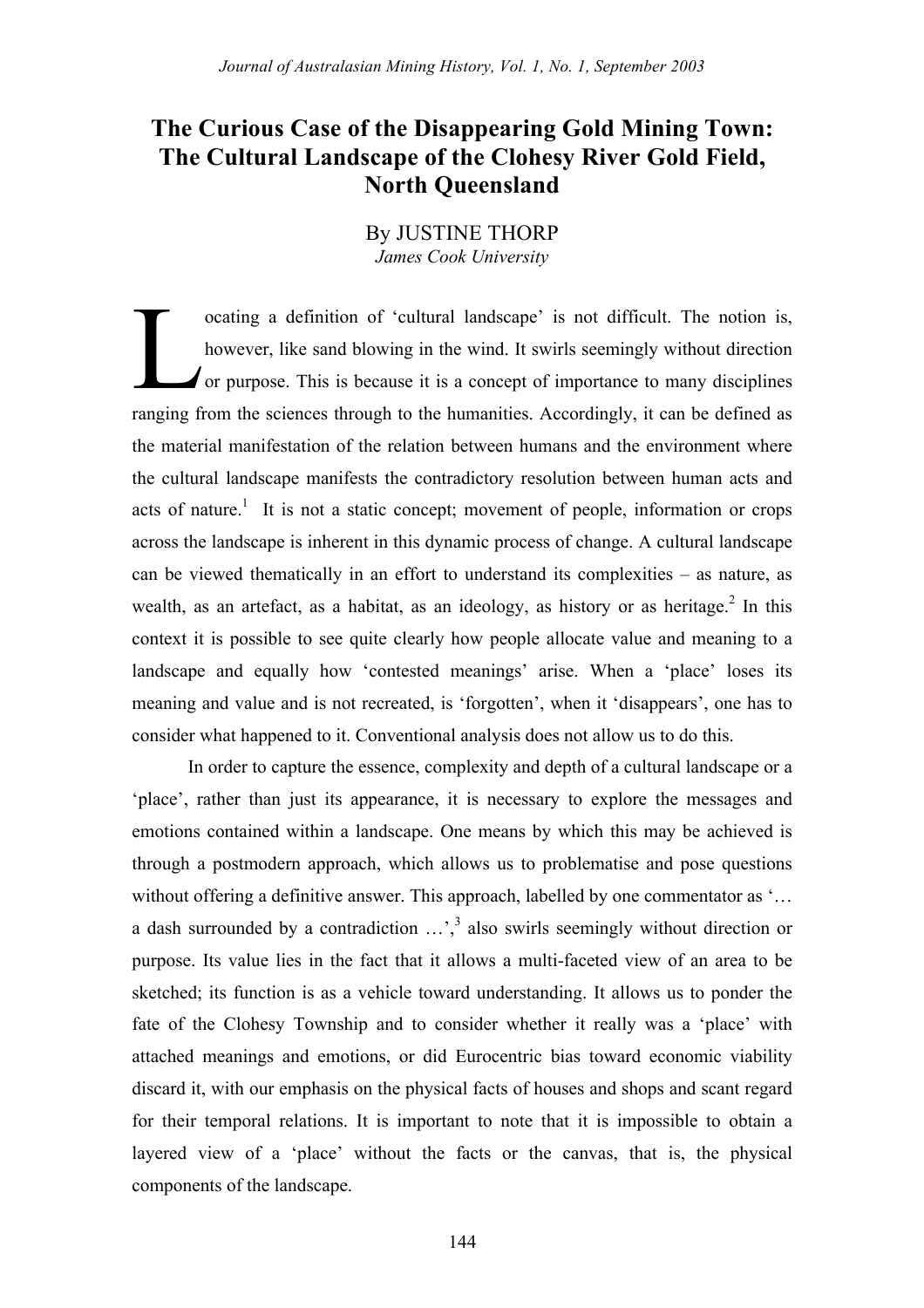The Clohesy gold field is located on the Atherton Tableland, approximately 30 kilometres west of Cairns as the crow flies (see Figure 1).



**Figure 1**: *Sketch map indicating location of the Clohesy River Gold Field*

Interest in the field has waxed and waned over the past century. This field formed part of the Mareeba gold field and was proclaimed in June 1895. The years 1894 – 98 were the Clohesy gold field's most significant mining era. This was a minuscule field, raising a total of 3,063 tons of ore, to produce an average of 1,221 ounces for each of the five years that government records were maintained.<sup>4</sup> It is difficult to locate population figures specific to the Clohesy gold field for this period. Department of Mines records for 1895, the Clohesy gold field's 'boom year', provide population details for the Mareeba gold field as a whole at 250. This comprised 65 miners, 8 storekeepers, 25 machine hands, carters and timber getters, 37 women, 90 children and 25 people not directly involved with mining. Twenty of these miners were working at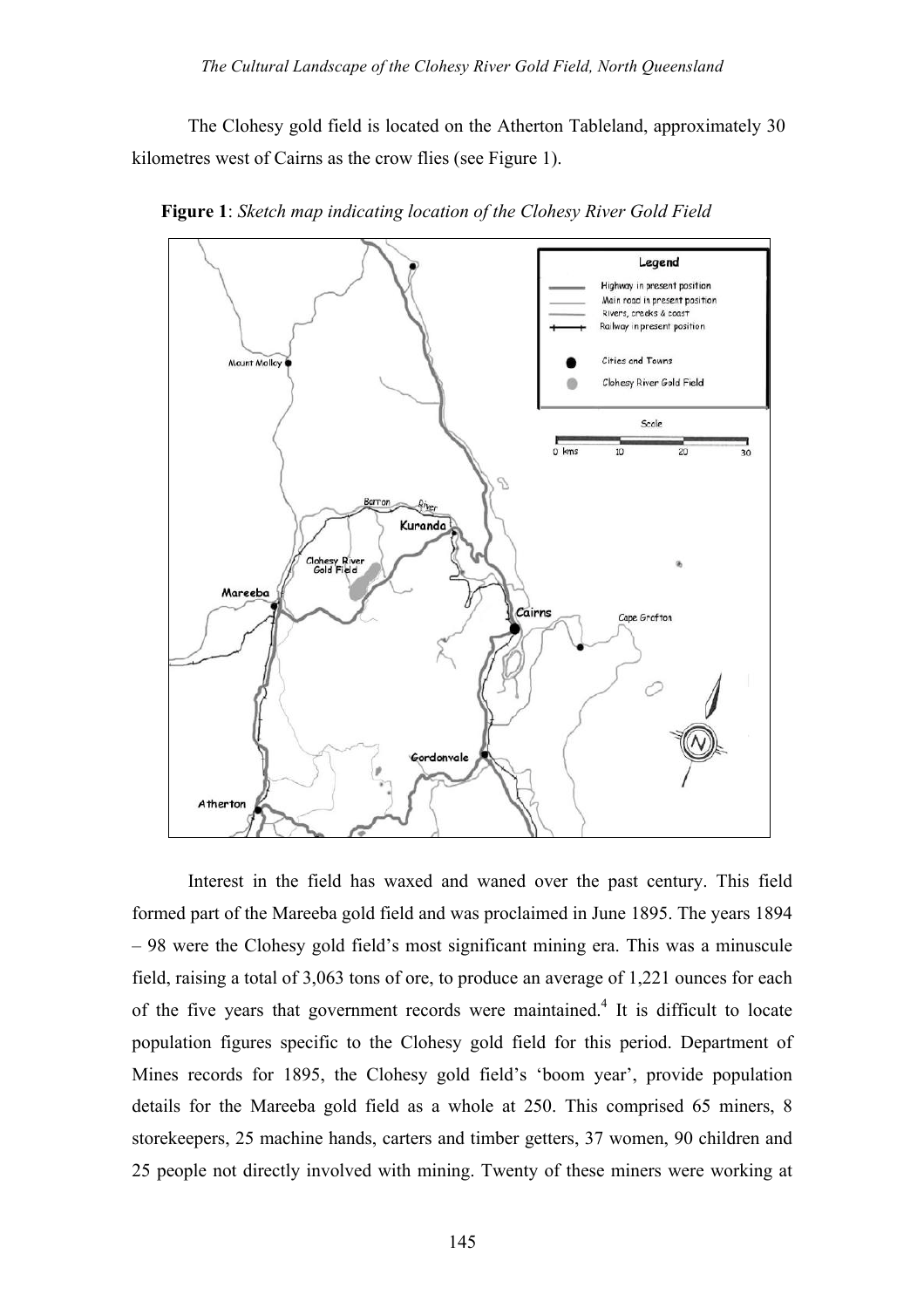## *Justine Thorp*

the battery at Clohesy gold field.<sup>5</sup> It appears that approximately 30 per cent of the Mareeba gold field's miners were working on the Clohesy gold field, making it is unlikely that the population exceeded 100.

Attempts to resume mining after 1900 failed due to lack of capital and poor gold yields. Those prospectors and small miners who remained became fringe dwellers particularly during the depression years of the1930s when many fossicked in the area and received government assistance for gold prospecting.<sup>6</sup> Few would have found employment in the adjacent agricultural/grazing area of Koah. This was a marginal area. Cultivation of crops was an erratic business for the period 1900–1920. In some years, no crops appear to have been cultivated or transported from the area<sup>7</sup> and in other years less than a ton was cultivated for outside markets.<sup>8</sup> Because of high levels of unemployment and the need to settle returned soldiers (an initiative that met with limited interest), the government in the 1920s threw open blocks of land for selection.

Employment prospects for the miners would not have improved until the 1930s when the farmers in the Koah area embraced the new dream of tobacco cultivation. The residential arrangements of these fossickers into the 1930s remain unclear. It is likely that they lived in 'camps' adjacent to their fossicking activities. These men may have worked some of the smaller shafts remaining in the area.

In the 1980s, the Waitemata Reef was revived again when V. Nettle sank a shaft. This shaft remains in good condition with the shaft timber still intact and provides an excellent example of a shaft sunk on the underlie. There are mullock heaps and a dam on the site. It is difficult to ascertain the mining era with which the dam is associated and whether it is located on the original dam site. It is unlikely to be from the 1890s as dams were normally constructed from earth and disappeared over time.

During the 1890s, investors, miners and enthusiasm were responsible for the purchase of machinery on the field despite the fact that no deposit of gold had been proved below 126 feet (38 metres) and the field was too underdeveloped to predict its future. During these halcyon times the machinery on the field amounted to a five-stamp battery driven by a water wheel.<sup>9</sup> The battery was located '... alongside the Clohesy River  $\ldots$  within half a mile of the mine and was accessed by a level road'.<sup>10</sup> It was furnished with three berdan pans and a twelve-horse power engine to pump water from the shafts.<sup>11</sup> One steam engine was located on the Clohesy field.<sup>12</sup> Remains of a battery have been located on the banks of Davies Creek<sup>13</sup> (see Figure 2). In the past, local inhabitants referred to Davies Creek, named after pioneer settlers, as the Clohesy River.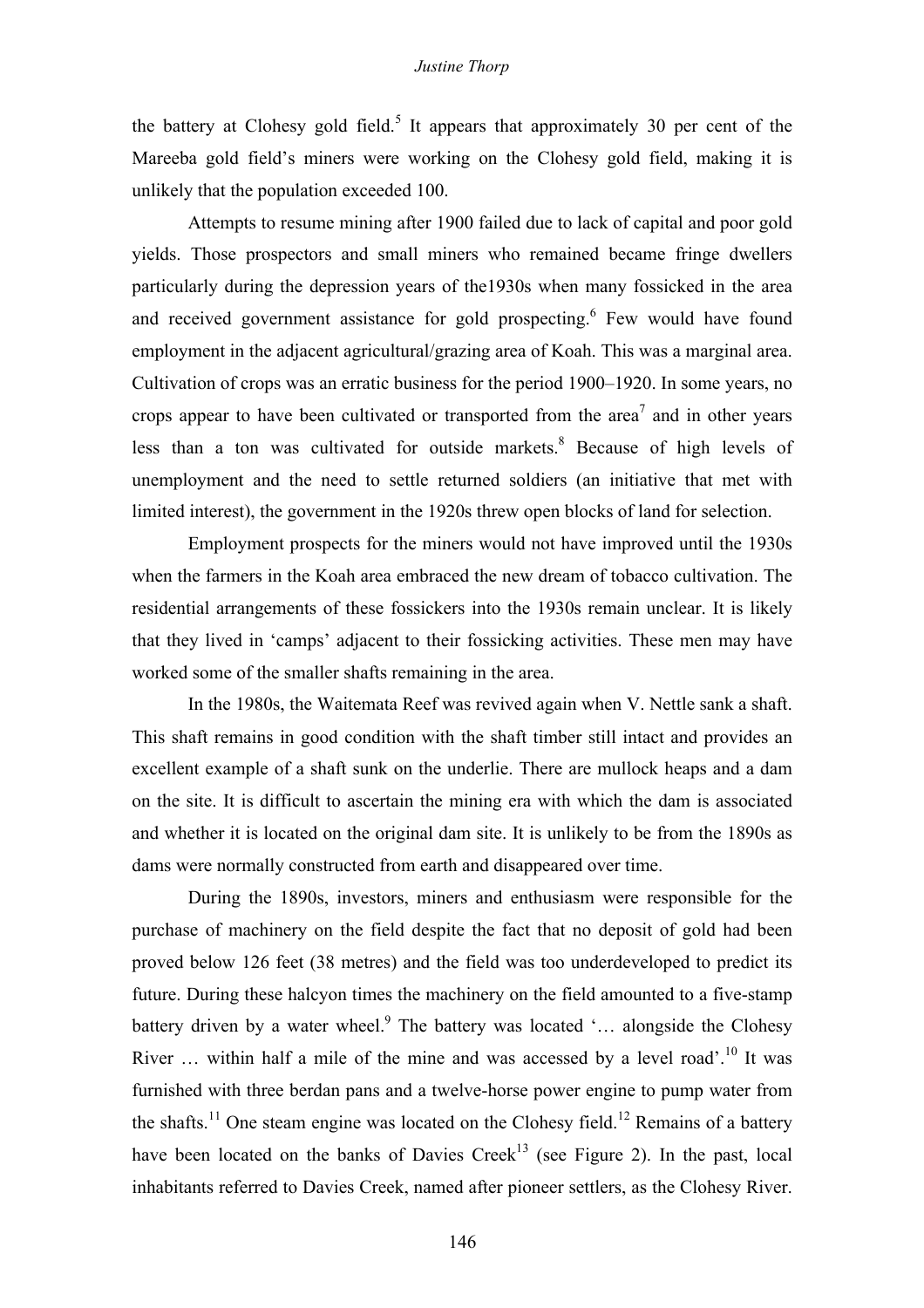The Clohesy River proper was variously referred to as the Lower Clohesy, Moochan Creek and Davies Creek.<sup>14</sup>





Source: Clohesy Gold Claim Register, Queensland State Archives

The foundation, constructed as it is from mortar and stone may be from the 1890s mining era, but the engine foundation appears to be from a later mining period. Limited physical remains on the sites of small mills are not uncommon in North Queensland. All that remains from the Railway Mill on the Croydon gold field for example is a slight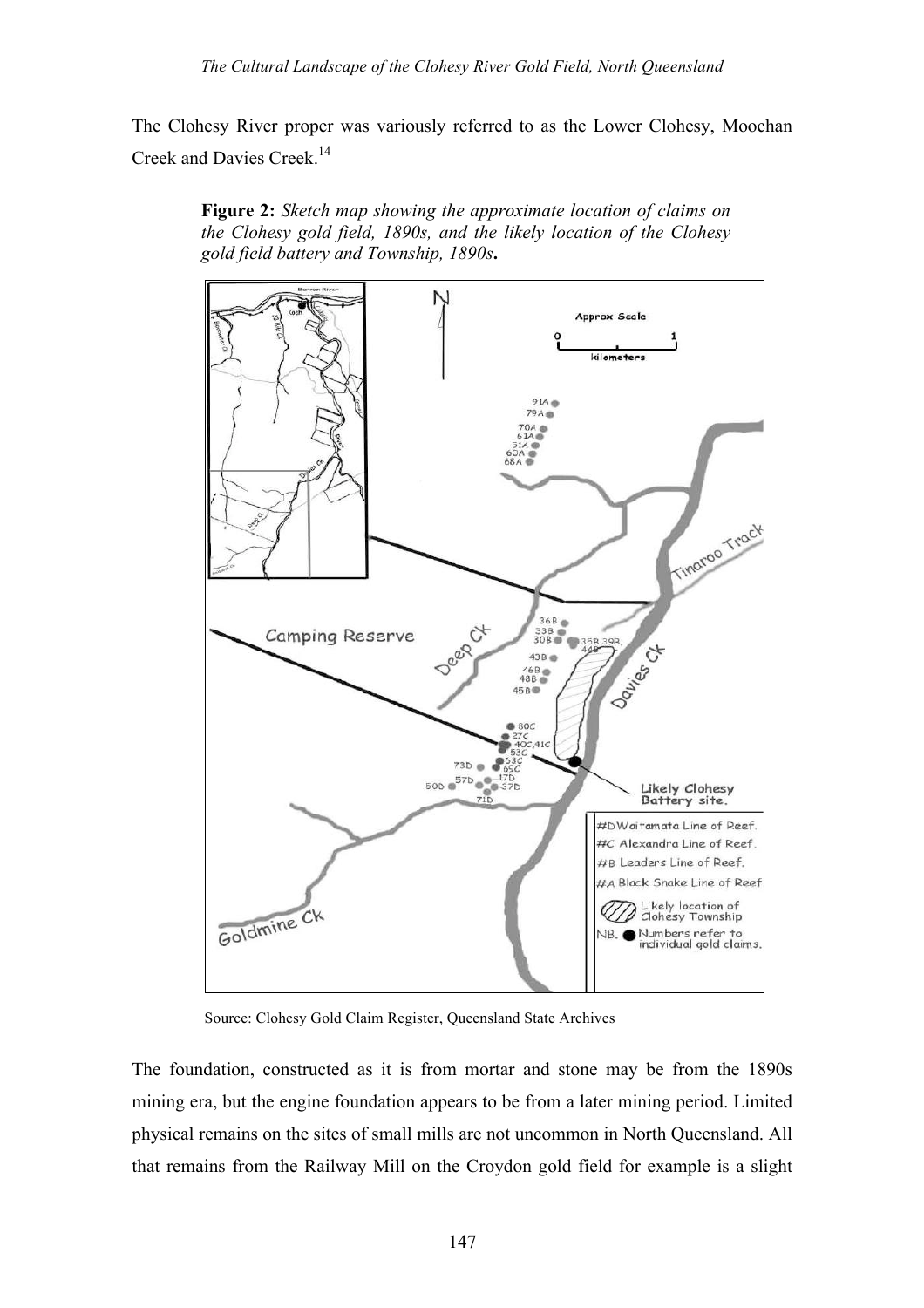change of soil colour indicating the presence of an ash pit, and half a boiler fire-bar. This mill, like the Waitemata battery, was located in an area with little grass cover.<sup>15</sup>

Despite the marginal and under-developed nature of the Clohesy gold field, at least two companies were operating on the field by 1895: The Clohesy Quartz Crushing Company,  $16$  that was formed to take over the Waitemata mine, the most successful mine on the field, and the Clohesy Syndicate Gold Mining Company.17 The former company owned the battery, and in the field's 'boom' times in mid-1895 the demand for crushing was such that the battery was working two shifts and employed 20 men.<sup>18</sup> The latter company was unusual for North Queensland in that it engaged men on contract to carry out all works.<sup>19</sup> Ultimately both companies were put into liquidation by poor gold yields, high extraction costs, and as the local media wit stated '… the want of capital kept the water in  $\ldots$ <sup>20</sup>

There were at least four lines of reef on the Clohesy gold field, which could be identified and located through reference to archival materials and Department of Mines and Energy maps.<sup>21</sup> These were the Waitemata Line, the Alexandra Line, Leader's Line and the Black Snake Line (see Figure 2).

The Waitemata Mine, which was the most enduring and successful on the field, is located at Goldmine Creek approximately 100metres from the Kennedy Highway. This is not a typical inland mining site, being flat, lightly timbered with Eucalypt trees and little undergrowth. There are a number of mullock heaps evident and a collapsed shaft reputedly from the 1890s remains<sup>22</sup> (see Figure 3). There are remains from later mining eras including tramlines, a mortar box and a drum mill probably from the 1930s (see Figures 4, 5 & 6), and costeans and an underlie shaft from the 1980s (see Figures 7 & 8). One certainly gains no sense of what the mining infrastructure would have been like in the 1890s.

The Black Snake mine is located approximately two kilometres NNW of the Waitemata on the top of a relatively steep hill. It is a gravelly, rocky and gully-ridden site, covered in Eucalypts and native grasses, and a source of water is not evident. This is a more desolate area, more akin to a typical inland mining site. A shaft reputedly sunk in the 1930s is located on the southern end of the Black Snake line of reef (See Figure 9).

The miner's needs were well served by the businesses of the Clohesy Township: the post office,<sup>23</sup> a bakery,<sup>24</sup> a general store,<sup>25</sup> and at least two hotels.<sup>26</sup> Services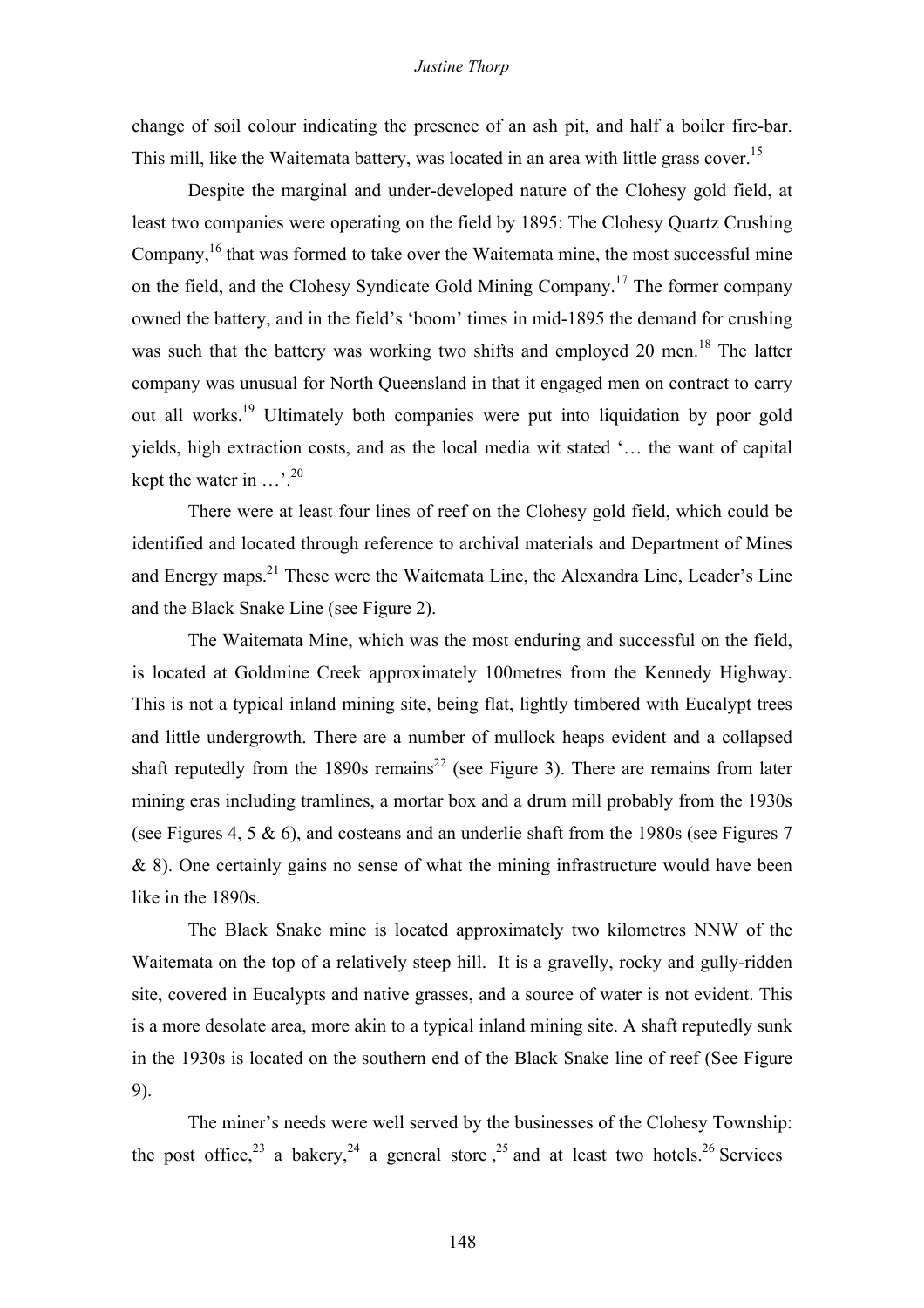

**Figure 3**: *A collapsed shaft on the Waitemata reef, reputedly from the 1890s*

**Figure 4**: *Tram lines on the Waitemata mine site*

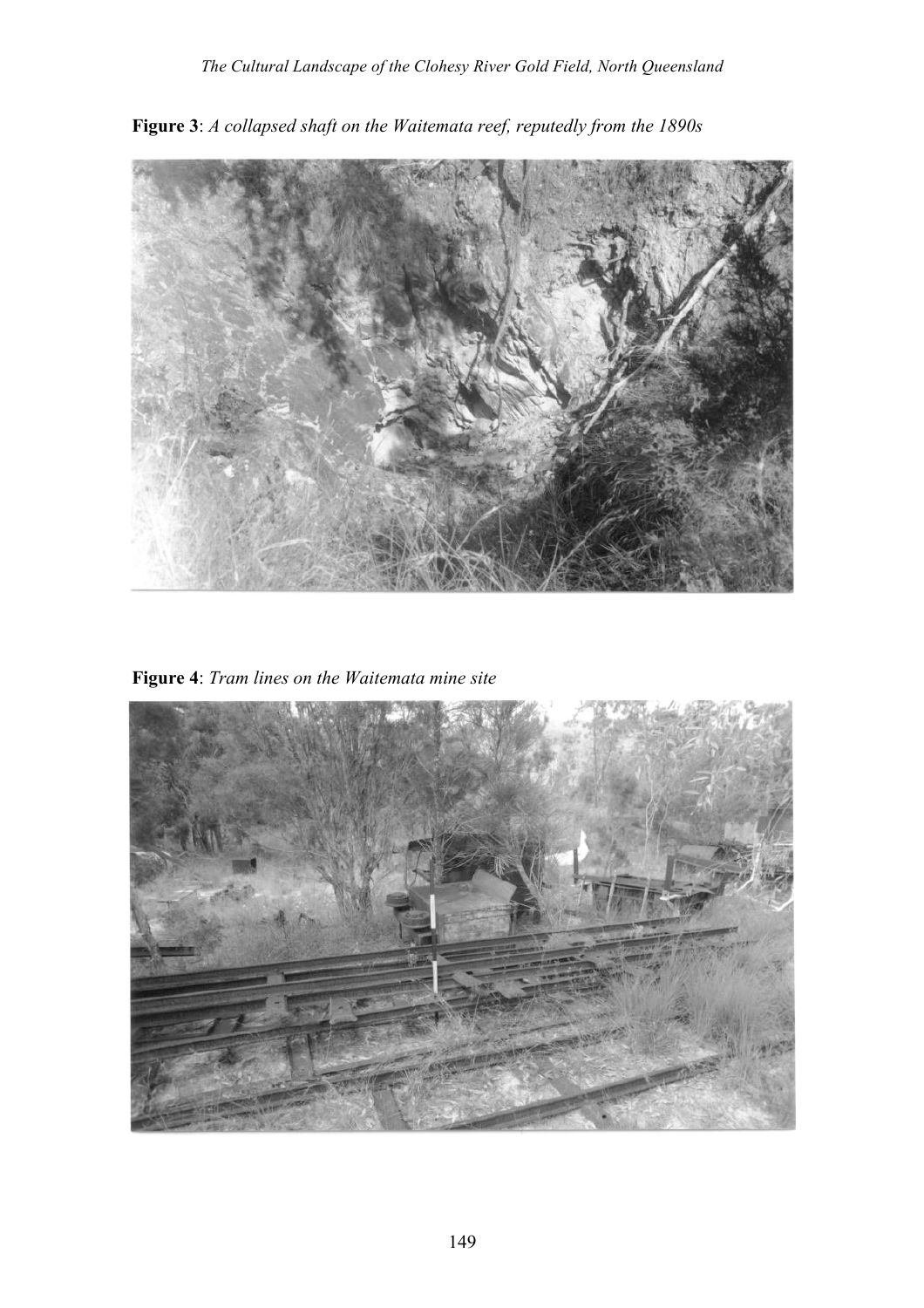

**Figure 5**: *A mortar box on the Waitemata mine site*

**Figure 6**: *A drum mill on the Waitemata mine site*

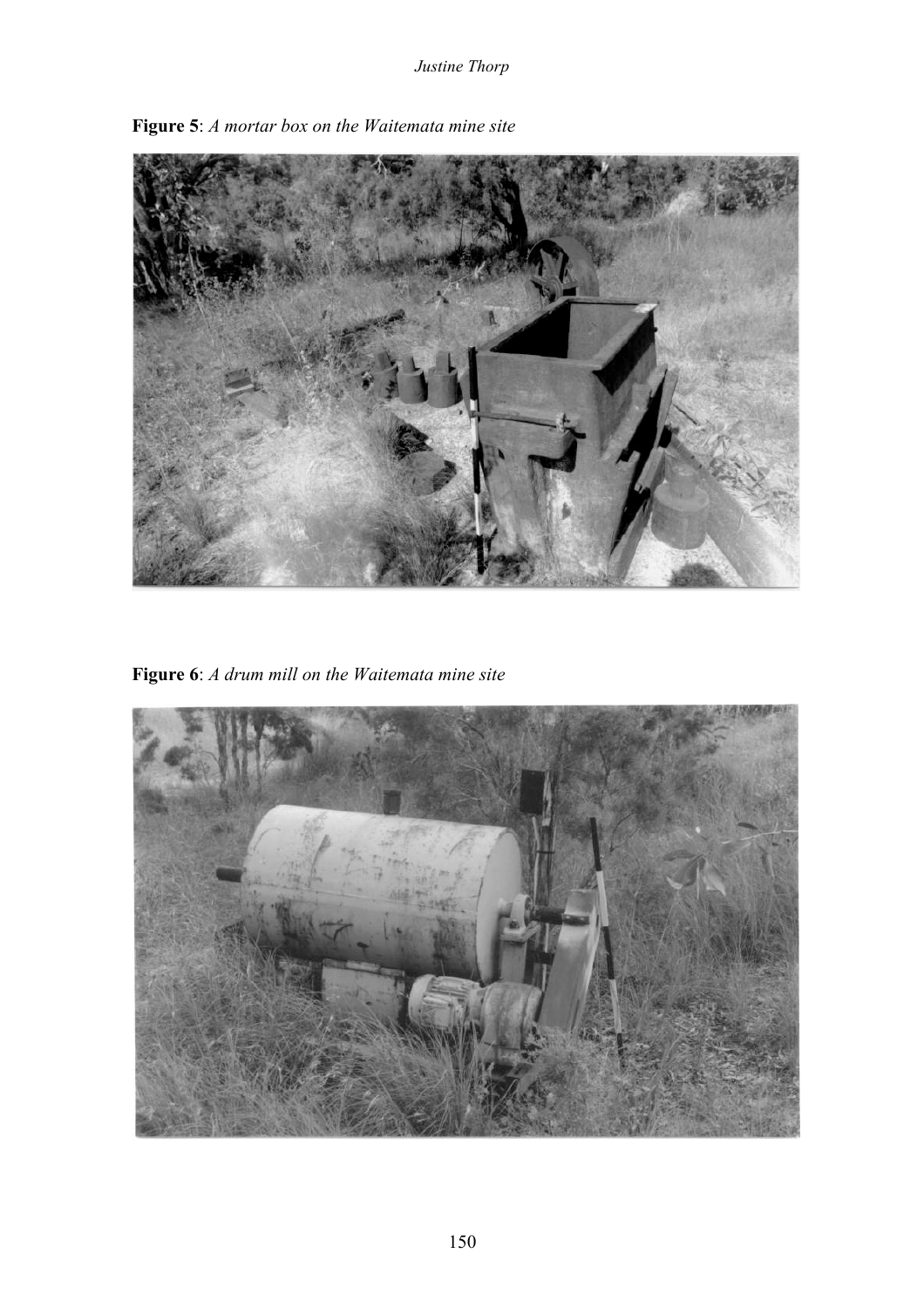

 **Figure 7**: *A costean on the Waitemata mine site*

 **Figure 8**: *An example of an underlie shaft sunk in the 1980s on the Waitemata mine site*

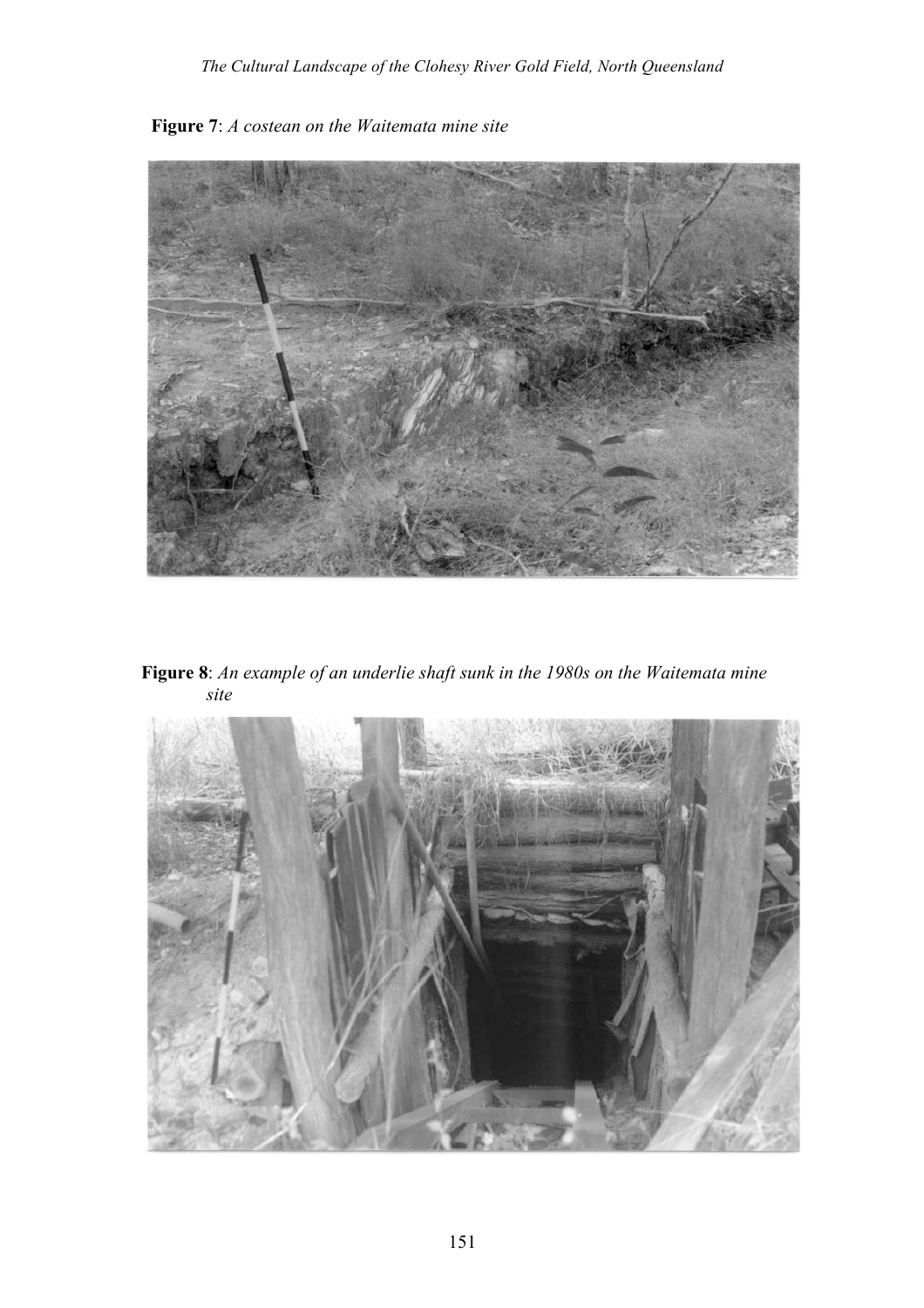

**Figure 9**: *a shaft sunk on the southern end of the Black Snake line of reef in the 1930s*

provided to the fledgling township included a weekly meat<sup>27</sup> and newspaper delivery,  $2<sup>8</sup>$ and the field's spiritual needs were attended to on a monthly basis by the Reverend Mr. Nock of Cairns.<sup>29</sup> That the town existed is not in dispute. However, what is interesting is that little of the miner's presence is imprinted on the cultural landscape or retained in local memory, and both government departments and descendants of early residents of the area are unable to pinpoint its location.<sup>30</sup> A 1910 survey map (Figure 10) of the township offers little assistance in identifying the location of the town site, as it was not surveyed with reference to a geographic point.<sup>31</sup> This map indicates that the township was located adjacent to Gold Mine Lease 2 owned by the 'New Waitemata Company'. The file attached to this lease was reported as lost by the Mines Department.<sup>32</sup> In addition, the files attached to the Miners Right numbers indicated on the survey map yielded no useful information in locating this township.<sup>33</sup>

There is normally evidence of building remains. One account of a substantial domestic dwelling has been located: a weatherboard house owned by Murdoch McKenzie of the Waitemata Mine. It was described as being '… a nice little oasis in the wilderness, [with] creepers and a pretty little flower garden being in evidence ...<sup>34</sup> Former towns in North Queensland are usually marked by artefact scatters, particularly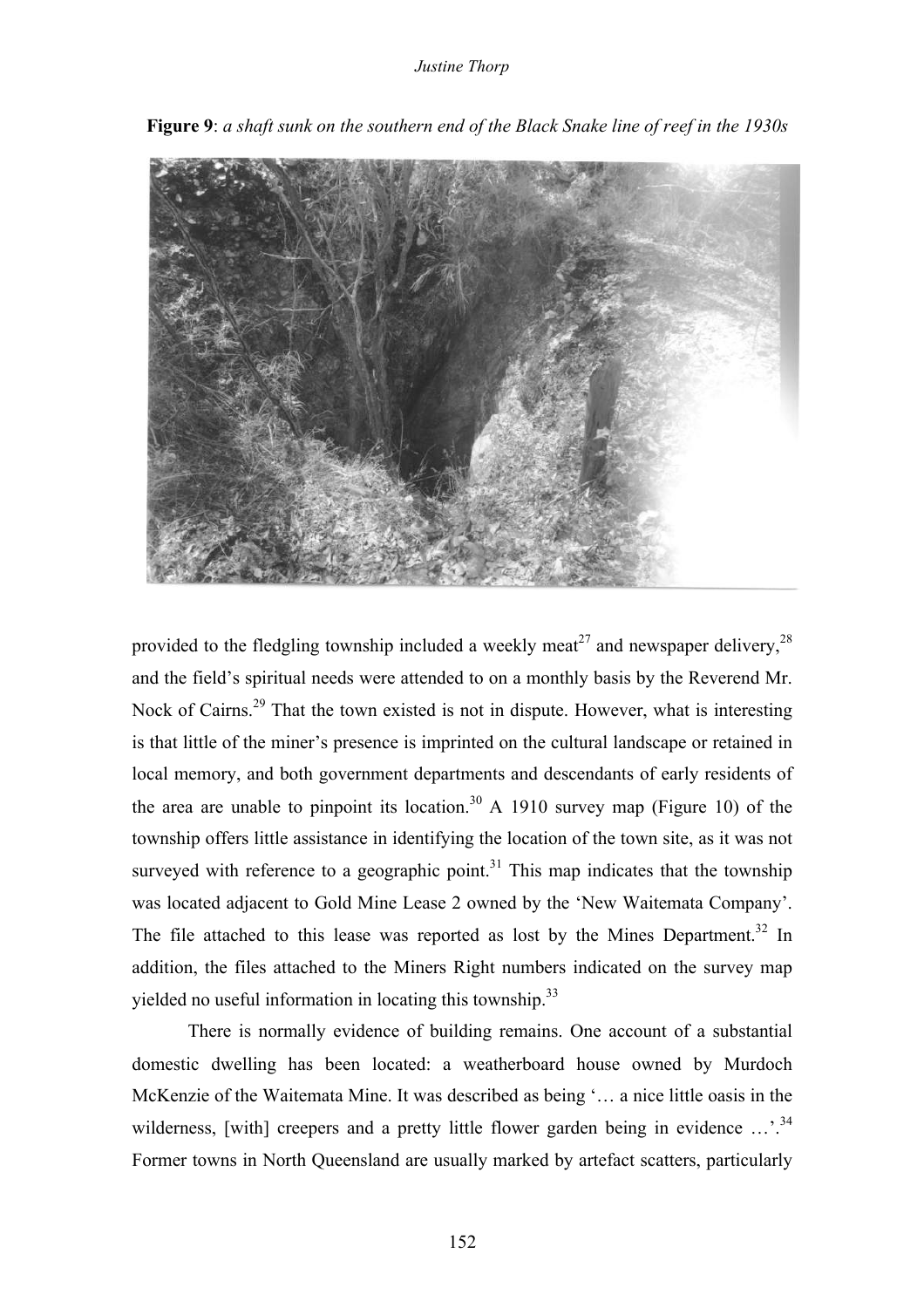glass and ceramic fragments and the remains of tin cans and sheets of corrugated iron. Stumps, fencing wire and netting, and wire building ties commonly remain. However nothing of this nature has been found.

Hooper offers latitude and longitude positions for the township's location. Anecdotal and governmental evidence do not support the township being located as he indicates. When his readings are plotted, they place the township approximately eight kilometres north-west of the gold field, on the northern side of the modern day Clohesy River and outside of the proclaimed Mareeba gold field.<sup>35</sup> A mining town was usually located close to a water supply and to a feature of economic importance such as a transport node or a cluster of mines.<sup>36</sup> Anecdotal evidence indicates that the township was located within a mile of the battery, which was probably on the banks of Davies Creek. An 1895 map of the Clohesy gold field<sup>37</sup> indicates the presence of a Camping Reserve on the banks of Davies Creek, the area where the bulk of mining activity occurred. The likely site of Clohesy Township is between modern day Davies Creek Road Bridge and Gold Mine Creek on the western bank of Davies Creek, an area that includes the battery site and the Camping Reserve (see Figure 2). No remains of the township have been located in this area. It is likely they were destroyed in the realignment of the Kennedy Highway.

The township's 'disappearance' can be accounted for. Miners in the Clohesy area were very small in number and a solitary lot with erratic lifestyles; '… they arrived, tapped a few stones here and there  $\ldots$ <sup>38</sup> and departed again in response to rumour regarding the next big 'rush'. The people serving their needs tended to be more stable and were more likely to have families but they followed the miners. Their experience of the area was quite different to nearby pastoralists and farmers. Farming in the Clohesy area cannot be seen to have been influenced by mining. Agricultural settlement, mining activity and establishment of the railway occurred simultaneously, seemingly independently of each other, in the sense that none of these activities occurred initially due to the others. Mining activities spawned the Clohesy Township, a town quite different to Koah located eight kilometres away. Koah Township was established to serve the needs of railway workers and later the farmers. It is likely, however, that agricultural settlement of the area was increased to some extent by the number of selectors who were also involved in mining activities. Fourteen selectors took up land prior to 1900. Six selectors abandoned or forfeited their land during this period and of these, three were involved in mining activity on the Clohesy gold field.<sup>39</sup> It is possible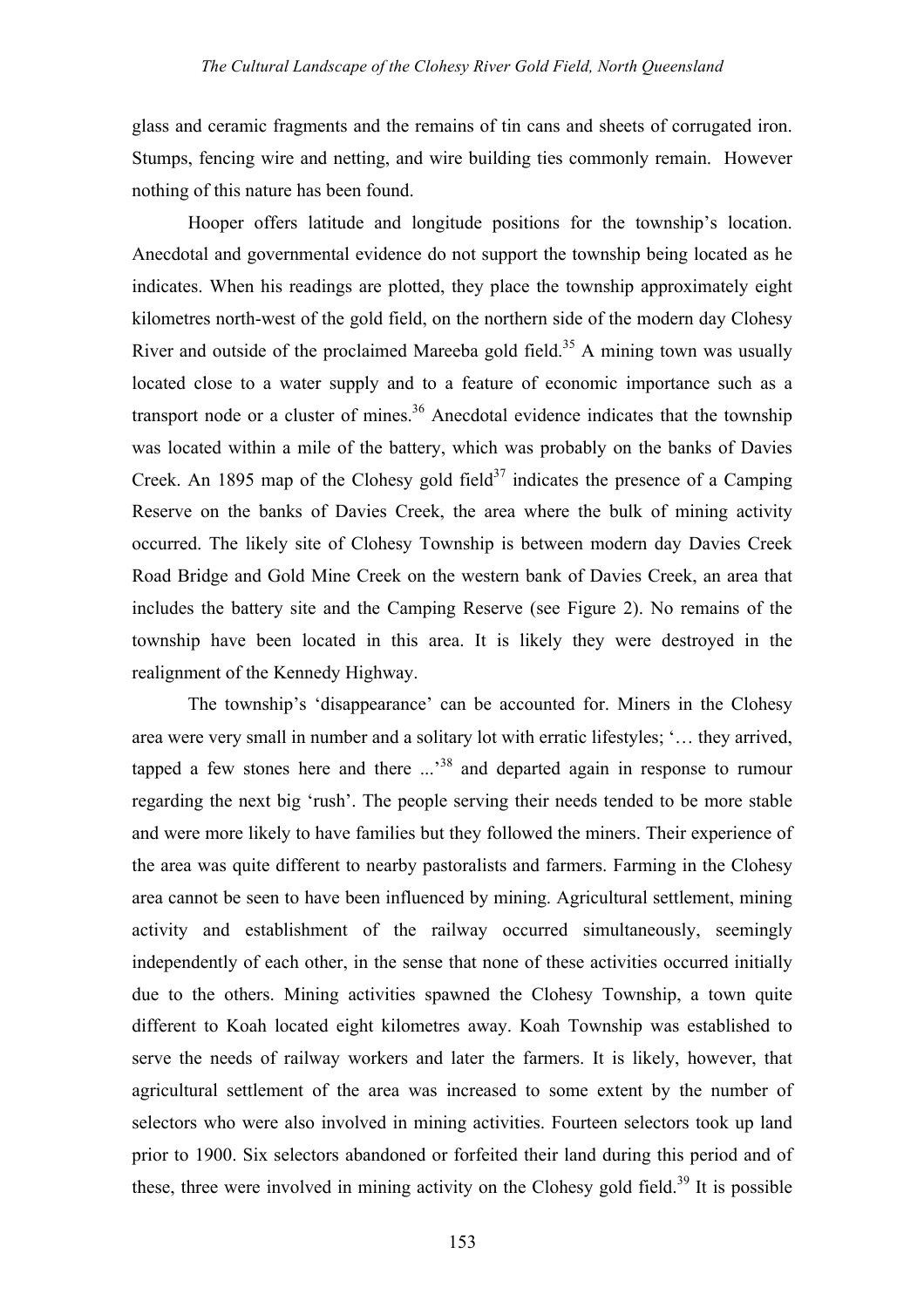that the small numbers of miners and the erratic nature of their lifestyle rendered them and the township invisible in the cultural sense.<sup>40</sup>

Another explanation for the township's 'disappearance' was that it was more than its physical components, that is, it was more of an 'event' than a 'thing'.<sup>41</sup> In this context, the town may have 'disappeared' from collective memory because not only was it ephemeral, but it also may have only been relevant to those involved in the heady days of Clohesy's gold 'rush'. As indicated earlier there was little contact between

 $G.M.L.2$ RoAD O TO MARE **CLOHESY** 

**Figure 10:** *Survey plan of Clohesy Township, 1910*.

Source: Colin Hooper, *Angor to Zillmanton: stories of North Queensland's deserted towns*, AEBIS Publishing, Brisbane. 1993, p. 374.

miners and farmers with only three settlers holding mining leases. As gold reserves were exhausted, the miners moved on and Clohesy Township's reason for being no longer existed. The 'event' had moved on so to speak. A place is something that we have to continually revise or develop new forms by which to understand it. This process is dynamic, intensely personal and fluid. It is feasible that a number of miners remained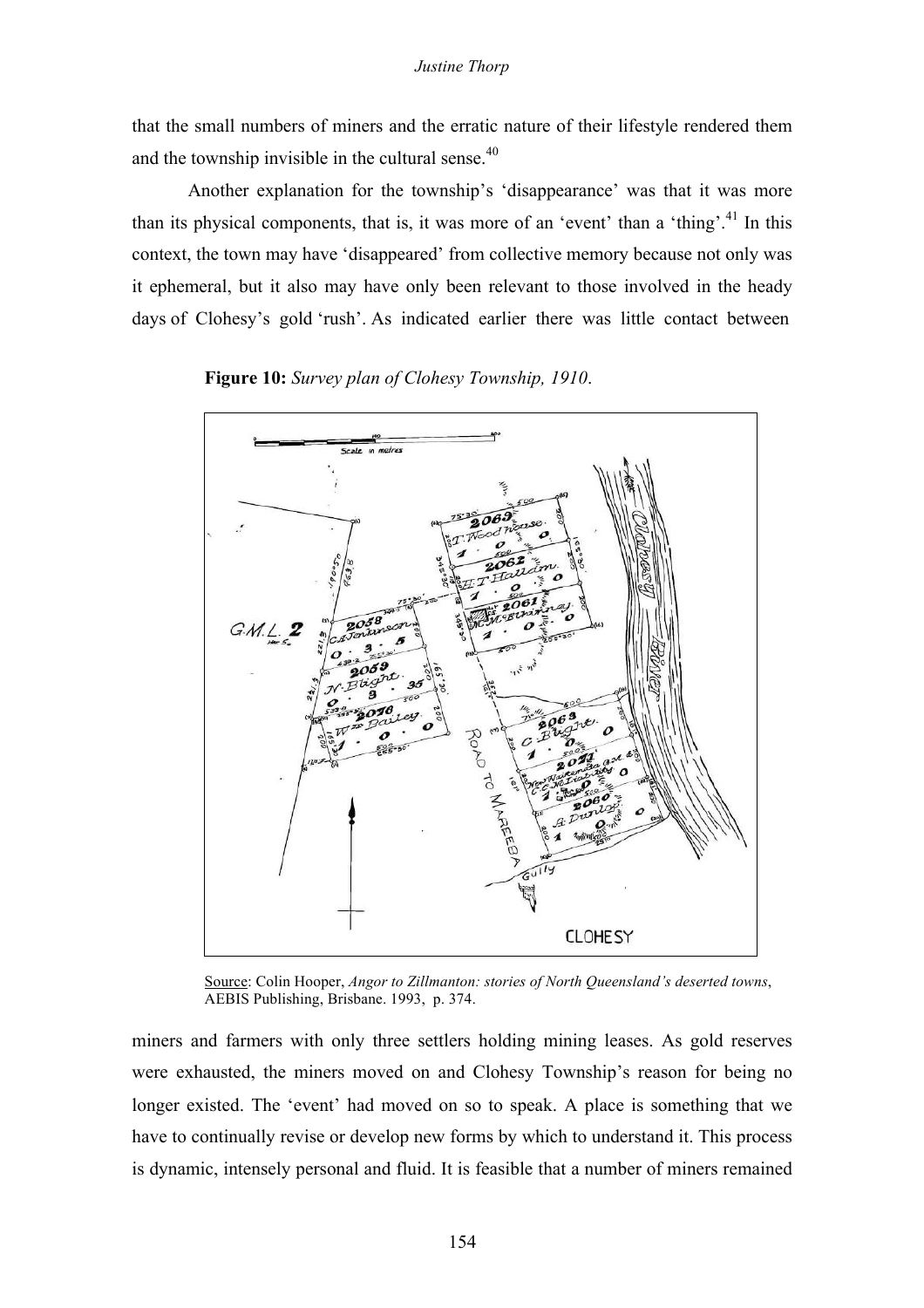in the area, a situation that raises interesting questions regarding the relevance to them of their mining activities on Clohesy gold field. The lack of retained local memory for this event is worthy of further investigation and may well have a bearing on the fact that Clohesy Township was unable to reinvent itself. More prosaically, the buildings could have been easily moved onto the next 'rush', destroyed by termites or if abandoned, salvaged by selectors or fossickers. By the 1890s, even quite substantial mining towns in North Queensland were being constructed of timber frames with corrugated iron walls and roof, materials that are easily dismantled and leave few traces. The area is subject to flooding and erosion during the wet season so physical remains were easily washed away. In addition, mining towns only tended to survive as physical entities if they were serving developing agricultural or pastoral districts. Koah Township located some six to seven miles away on the Kuranda – Mareeba railway was already fulfilling this role.

So did Clohesy Township 'disappear'? That it actually existed is not in doubt. but when one looks at whether it was a 'place' in the context of this paper, it would depend very much upon who you are. For settlers adjacent to the gold field, Clohesy Township had little relevance as their needs were adequately served by the township of Koah on the Kuranda – Mareeba rail line. The timber getters in the area viewed it as 'rubbish country [and] bandicoot country<sup> $142$ </sup> as the timber had very little value, and for the miners it was probably a 'place' in the physical sense, but it was largely also an 'event'. The ephemeral nature of this field did not encourage the miners to form a strong, long lasting association with the landscape. These miners were newcomers to the area and as such did not have an historical association with it and lacked the 'repository of memories' that commentators such as Tuan see as being a vital ingredient in forming a persistent relationship with the landscape.<sup>43</sup> By implication a 'repository of memories' can only be gathered over time and it would appear that in this instance the primacy of Western bias requiring an economic return from the landscape won out over any emotion or meanings that miners may have attached to the Clohesy gold field.

As indicated above, much of our view of a landscape would appear to be slanted by how well we do out of it financially. Market forces shaped the Clohesy gold field. It is unlikely that the majority of miners would have had the expectation that they were going to remain in the area after the gold mines were worked out. The ephemeral nature of many of Far North Queensland's smaller gold fields is well documented. In Western eyes, the value of a landscape is invariably linked to its economic worth. Clohesy gold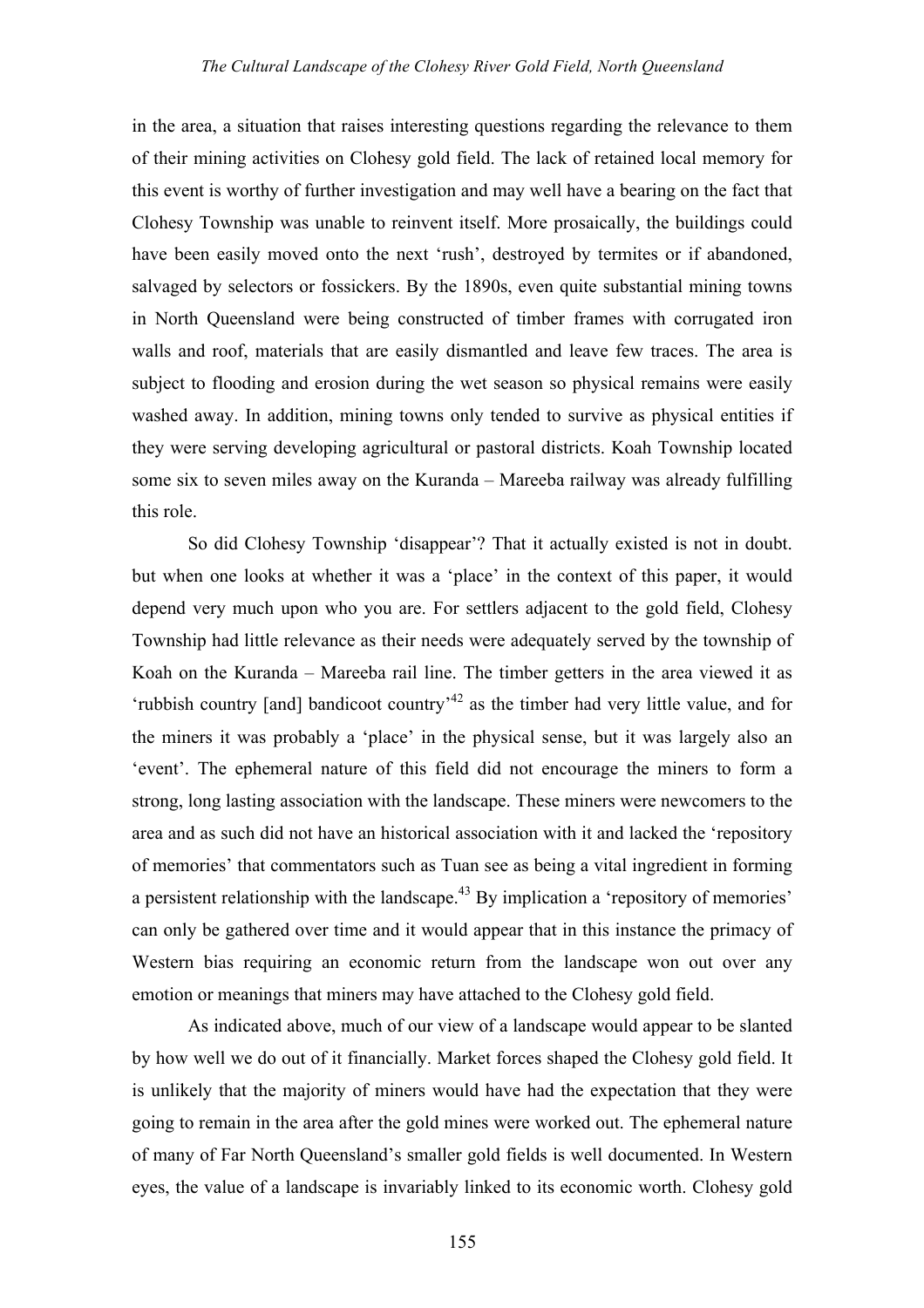### *Justine Thorp*

field failed to live up to expectations and no new meaning or value was quickly attached to it. Peter Read draws attention to our emotional attachment to a place; feelings Western Europeans tend to ignore.<sup>44</sup> Following Read, a study of Clohesy Township begs the question what happens to a 'place' when there is no obvious emotional attachment. The Australian landscape is littered with deserted and unprosperous mining towns and fields, many of which remain in the local memory and are of significance to the local inhabitants. This is not the case for the Clohesy Township and as such has implications for the identification of heritage places and indicates the need for more research in this area.

In recent years, interest in the Clohesy area has resurged with a safari park featuring African lions, Sumatran tigers, rhinoceros, giraffes, zebras and primates being established,<sup>45</sup> and land adjacent to this area was identified as a suitable site for an airport reserve to meet future Cairns International Airport requirements.<sup>46</sup> It is anticipated that the park will open in November 2003.<sup>47</sup> These developments hold promise for the economic future of the area, with the 'bandicoot' country now considered eminently suitable for African animals and future airport needs. Despite these projects occurring adjacent to the Clohesy gold field, the Clohesy area appears destined to remain in the shadows historically if the naming of the park, the 'Mareeba Wild Animal Park', is used as an indicator. Commentators such as Paul Carter see that the act of naming brings a place into being in an historical sense. Following this the Clohesy Township was created and transformed by the application of language, $48$  and it is discerned through the texts and intentions contained within those texts left by the narrators.<sup>49</sup> The muted nature of these narrators' voices is of interest. The township's 'disappearance' in the context of Carter's argument lends greater weight to the notion that Clohesy was more of an 'event' than a 'place', despite the documentary and anecdotal evidence indicating the presence of the physical facts of a small ephemeral mining town.

### **Endnotes**

 $\overline{a}$ 

<sup>&</sup>lt;sup>1</sup> C. Crumley, 'Historical Ecology. A Multidimensional Ecological Orientation', in C. Crumley (ed.), *Historical Ecology: Cultural Knowledge and Changing Landscapes*, New Mexico, 1994, p. 6.

<sup>&</sup>lt;sup>2</sup> A. Ross, 1996, Landscape as Heritage', Tempus, vol. 5, p. 10. Ross sees heritage as an integration of the latter four themes.<br><sup>3</sup> D. May, PL3250 & PL3251[Politics Department], Australia and World Politics, James Cook University,

<sup>1996.</sup> <sup>4</sup> Government records for the field were maintained for the period <sup>1894</sup> – <sup>1898</sup> inclusive. Department of

Mines and Energy, Brisbane, Gold-Clohesy-4-4-49, Commodity File.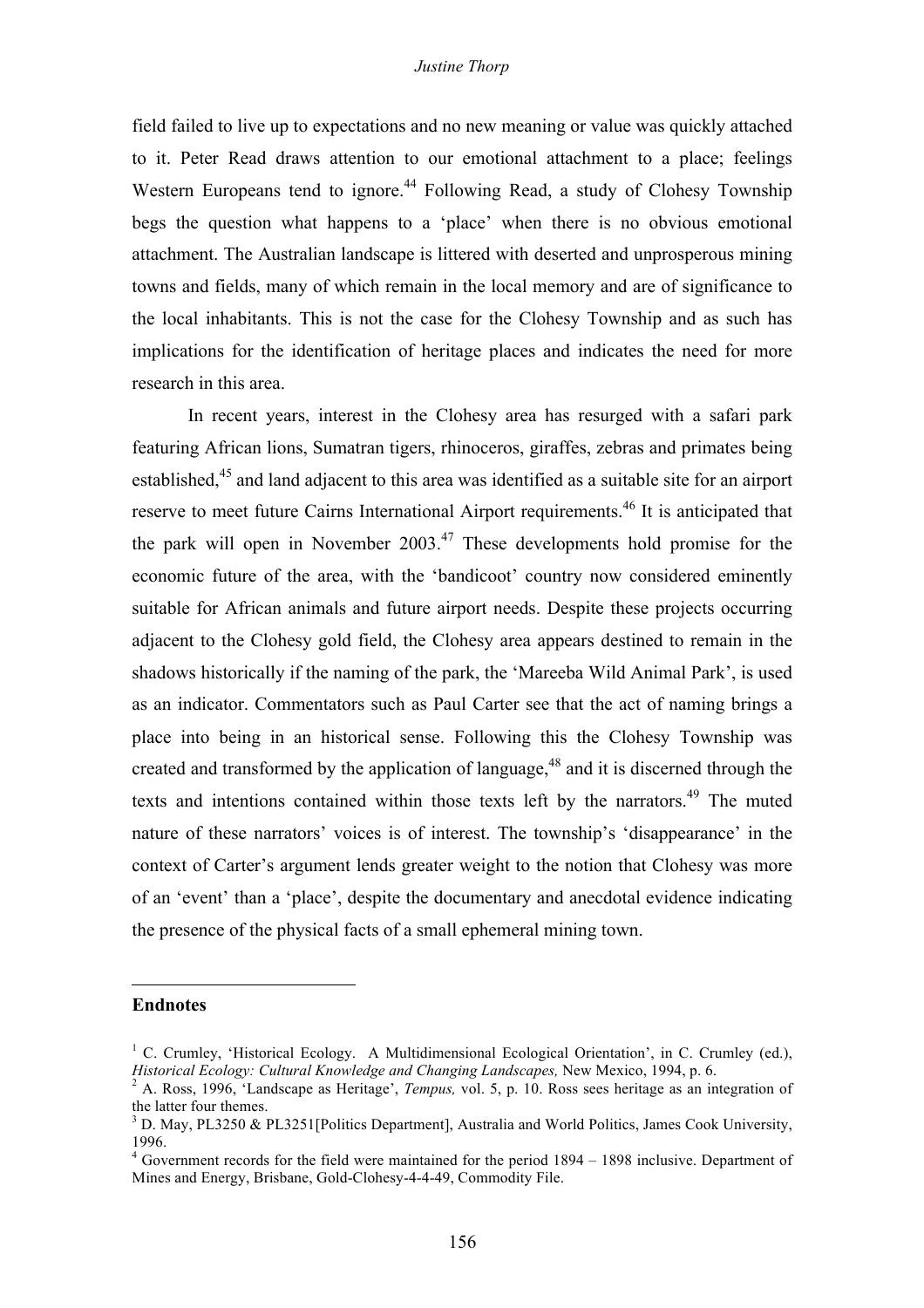467; & vol. 3, 1916/17, pp. 294 – 295.<br><sup>9</sup> *Cairns Argus*, 8 June 1895.<br><sup>10</sup> *Ibid.*, 20 July 1896.<br><sup>11</sup> Report of the Gold Warden for 1895 for the Mareeba, Russell & Russell Extended Gold Fields, 1896, vol. 4, p. 107.<br><sup>12</sup> 'Report of the Department of Mines', Queensland, for the year 1895, *QVP*, 1896, vol. 4, p. 30.<br><sup>13</sup> This consists of a 6-foot [1.8m] U shaped stone and mortar foundation and 3 feet x 18inch [0.91 x

0.45m] engine block built into the bank of the river. Off to the side is a 4 x 15m terraced area. A 15m long, 1.5 x 1.5 metre trench drops 3 metres from this point to the creek bed. Off to one side of the trench is another terraced area measuring  $10 \times 20$ m. Below this terraced area are at least two ash pits.<br><sup>14</sup> *Around the Campfire*, Cairns Historical Society, 25 April 1953 & 19 December 1953.<br><sup>15</sup> Personal communication, Dr.

and operated by the McKenzie Bros. Shareholders in the company included Peter Byrne, a hotel keeper from Mareeba, Michael Kearney, Thomas McBride, James Adams and James Newbury. *Cairns Argus,* 9 July 1897. The company was liquidated in May 1897 due to the Waitemata mine being closed down as the stone was no longer payable. *Ibid.,* 8 May 1897. In October 1897, the Clohesy Record Gold Mining and Quartz Crushing Co. Ltd. was registered. It is assumed that this Company was a reconstruction of the Clohesy Quartz Crushing Co. as Murdoch McKenzie remained involved in this new company as evidenced by his presence at the Shareholders' meetings. 'Memorandum and Articles of Association of the Clohesy Record Gold Mining and Quartz Crushing Co, Ltd', A/58587, Registrar of Joint Stock Companies. This company was issued with Miners Right no. 121183 in September 1897, MWO 12B,

<sup>17</sup> *Cairns Argus,* 7 August 1895 & 25 September 1895. The Syndicate was comprised of 24 Mareeba and Cairns men. The provisional directors included A.J. Draper, past mayor of Cairns, C. Sandilands, hotel keeper at Clohesy, J. Davies, one of the early selectors in the Clohesy area, G.R. Mayers, R. Muhldorff,

E. Donegan & A. Hohenhausen.<br><sup>18</sup> *Ibid.*, 7 August 1895 & 'Report of the Gold Warden for 1895 for the Mareeba, Russell & Russell Extended Gold Fields, 1896, vol. 4, p. 107.

<sup>19</sup> Cairns Argus, 11 September 1895 & 21 April 1896.<br>
<sup>20</sup> Ibid., 20 July 1896.<br>
<sup>21</sup> A /4459, Gold Claim Register, Clohesy Gold Field. QSA, & 'Mineral Occurrences Cairns 1:100 000 Sheet Area, North Queensland', 1994, Compiled by P. Dash & D. Morwood, Geological Survey Division,

Department of Mines & Energy.<br><sup>22</sup> Personal communication, N. Richardson, Kanervo Road, Koah, 18 June 2000.<br><sup>23</sup> A Receiving Office for mail was in existence for the period 1895 – 1898 and is described as being located on the Clohesy River, 11 miles north east of Mareeba. J. Frew, *Queensland Post Offices and*

Receiving Offices, 1869 – 1927, Brisbane, 1981, p. 239.<br><sup>24</sup>The bakery was known as 'Hooley's Bakery'. H. Borland, *Mareeba: meeting place of waters, 1893* – *1946,* undated, no publisher, p. 21. There was a William Hooley and a K. Hooley involved with mining on the Clohesy field and it would appear that this is the same family. Both of these men were issued with Miners Right Numbers: 113050 to W. Hooley and 113051 to K. Hooley. MWO 12B/40, Register of Miners Rights. QSA. Both men were also listed in the gold claim register. Claim nos. 60 & 68 in A/44591, Gold Claim Register, Clohesy Gold Field, QSA.

<sup>&</sup>lt;sup>5</sup> Report of the Gold Warden for 1895 for the Mareeba, Russell & Russell Extended Gold Fields, in 'Report of the Department of Mines Queensland', *Queensland Votes and Proceedings,* 1896, vol. 4, p. 107.<br> $\frac{107}{3}$  Twelve men were prospecting in the Clohesy area and receiving 'gold relief assistance' for the period

November 1934 to March 1936. A/44563, Record of Payments for prospecting assistance and

unemployment relief, Queensland State Archives [hereafter QSA].<br><sup>7</sup> No crops were transported from Koah siding for the years 1900, 1903, 1907 & 1909. Details of paying traffic forwarded from and goods traffic received at Koah station for the 12 months ended 30 June, in 'Report of the Commissioner for Railways', *Queensland Votes and Proceedings* [hereafter *QVP*], vol. 3,

<sup>1900,</sup> p. 31; vol. 2, 1903, pp. <sup>1096</sup> – 1097; vol. 2, 1907, pp. <sup>902</sup> – 903; & vol. 2, 1909, pp. <sup>674</sup> – <sup>675</sup>*.* <sup>8</sup> Less than <sup>a</sup> ton was transported from Koah siding for the years 1908, <sup>1912</sup> & 1916/17. Details of paying traffic forwarded from and goods traffic received at Koah station for the 12 months ended 30 June, in 'Report of the Commissioner for Railways', *QVP*, vol. 3 1908, pp. 902 – 903; vol. 3, 1912, pp. 466 –